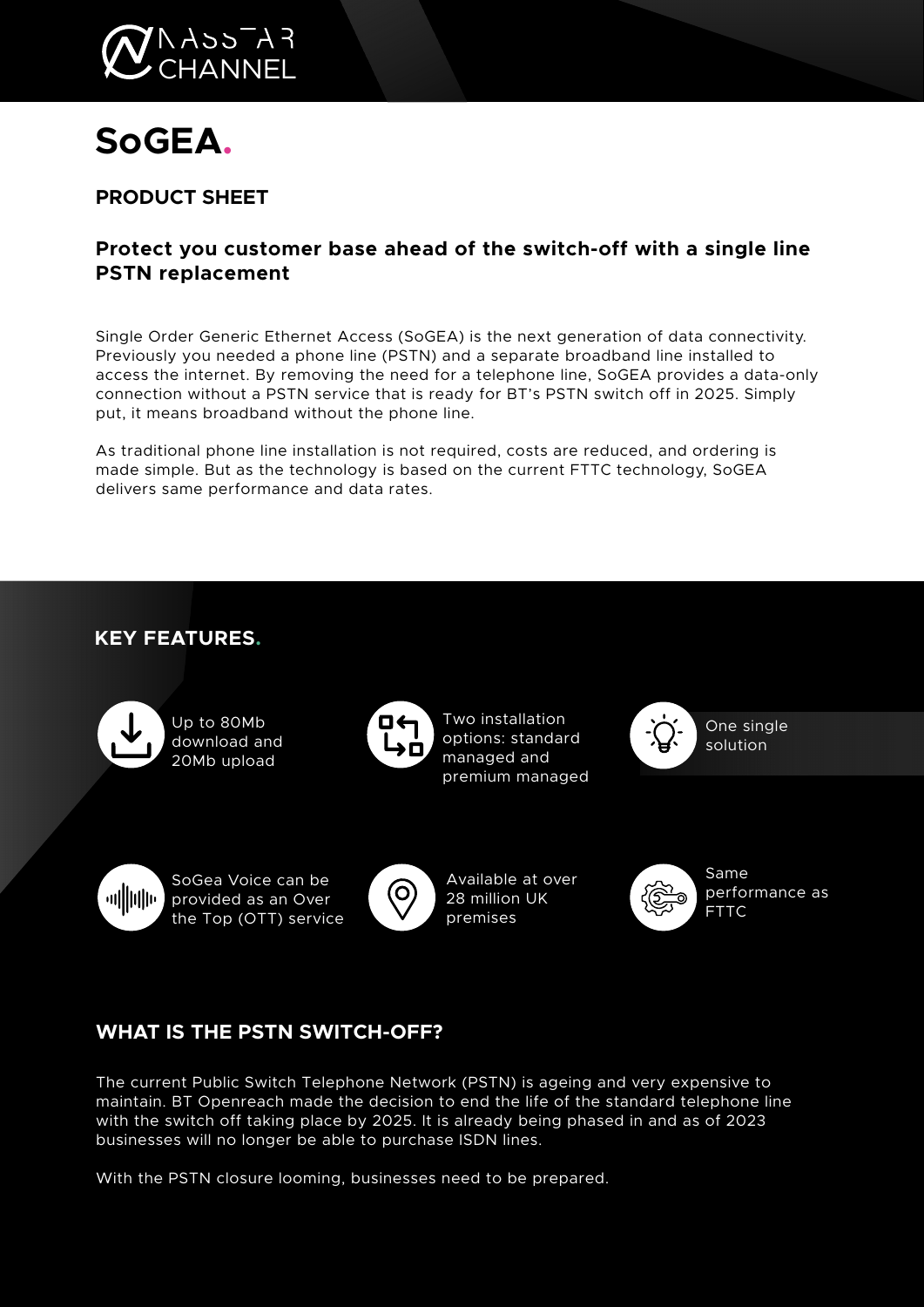# **HOW IT WILL BENEFIT YOUR BUSINESS?**



Equal speeds to FTTC



Costs and installation times are lower than Ethernet-based connectivity technologies



Future-proof connectivity to prepare your customers for the PSTN withdrawal



Available to 28 million UK premises



Easy migration journeys



Simple to sell and simple to support

## **HOW IT WILL BENEFIT YOUR CUSTOMERS?**



Cheaper costs, quicker install



Deal with only provider



Future-proof their business ahead of the PSTN withdrawal



Better reliability – no phonelines mean there is less chance of interference or an unstable connection



Quicker fix times – one provider means faults can be resolved faster and more efficiently